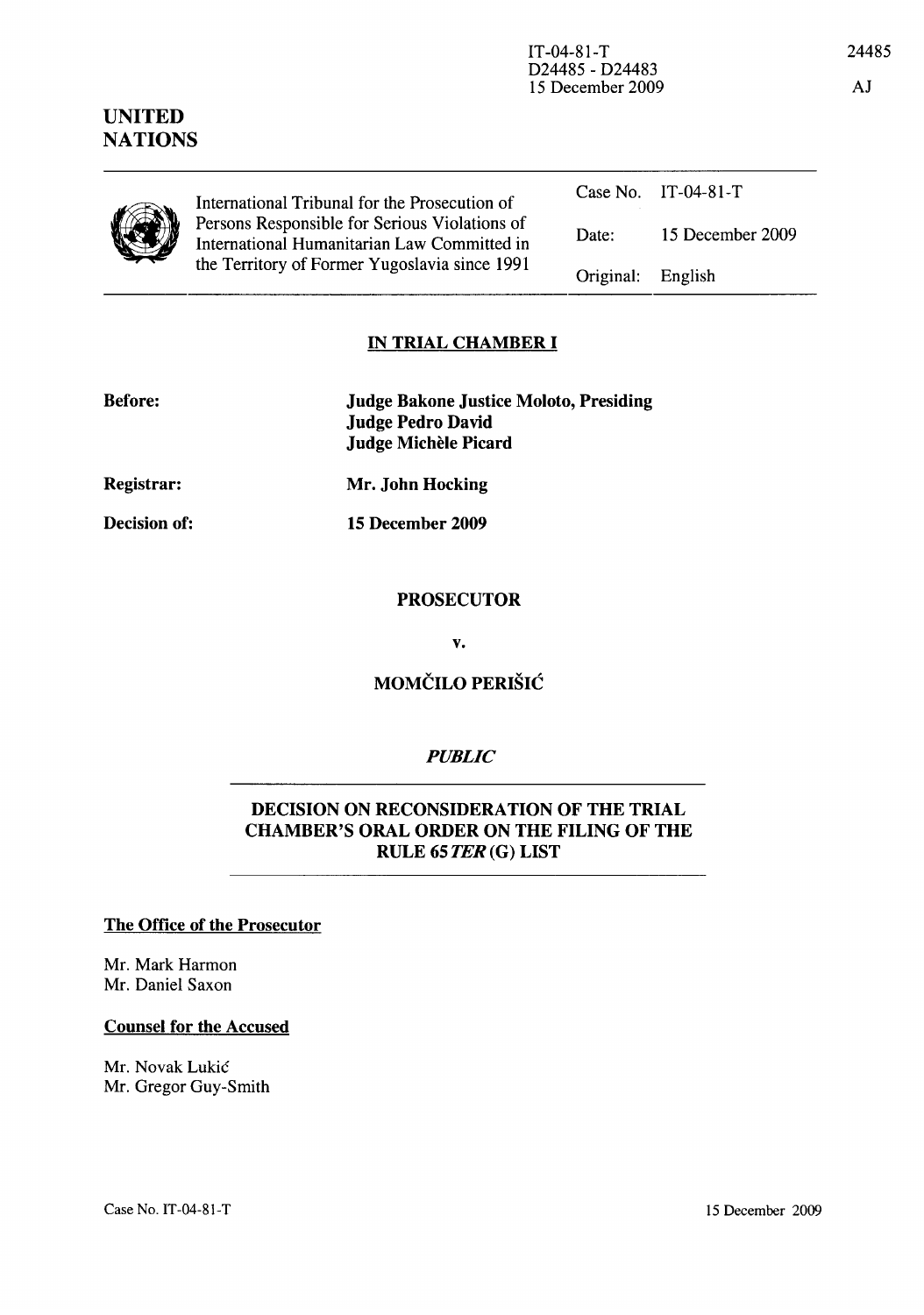**TRIAL CHAMBER I** ("Trial Chamber") of the International Tribunal for the Prosecution of Persons Responsible for Serious Violations of International Humanitarian Law Committed in the Territory of the former Yugoslavia since 1991 ("Tribunal"),

**BEING SEISED** of the "Mr. Perisic Motion for Reconsideration of the Trial Chamber's Oral Order on the Filing of the *65ter* (G) List", filed publicly on 10 December 2009 ("Motion"), wherein the Defence requests the Trial Chamber to reconsider its oral order of 12 November 2009 ("Oral Ruling"), setting the date limit for the Defence's compliance with its obligations pursuant to Rule *65ter* (G) of the Rules of Procedure and Evidence ("Rules") on 15 December 2009;<sup>1</sup>

**NOTING** that the Defence submission that, since to date the Prosecution has not closed its case, it "would not be in a position to appropriately assess the evidence against it, and thus, the evidence it intends on leading";  $2^2$ 

**NOTING** that the Defence requests that the Trial Chamber allows it to file its Rule 65 *ter(G)* lists, as described in the Oral Ruling, within 72 hours of the Prosecution formal notification of the closure of its case;<sup>3</sup>

**NOTING** the "Prosecution Preliminary Submission regarding Defence Motion for Reconsideration of the Trial Chamber's Oral Order on the Filing of the 65 *ter(G)",* filed publicly on 11 December 2009 ("Response"), wherein it states that it will "not oppose a temporary vacation of the 15 December disclosure date to a date which allows sufficient time for the Prosecution to file its response and the Chamber to determine the Motion;"<sup>4</sup>

**NOTING** further that the Prosecution submits that it remains concerned that it receives the Rule 65 *ter* material with sufficient time to prepare for the Defence case;<sup>5</sup>

**NOTING** that Rule 65 *ter(G)* of the Rules provides in its relevant part that

[...] *after the close of the Prosecutor's case* and before the commencement of the defence case, the pre-trial Judge shall order the defence to file the following:

 $(i)$  a list of witnesses the defence intends to call  $[...]$ 

(ii) a list of exhibits the defence intends to offer in its case, stating where possible whether the Prosecutor has any objection as to authenticity. The defence shall serve on the Prosecutor copies of the exhibits so listed.<sup>6</sup>

<sup>&</sup>lt;sup>1</sup> See Hearing of 12 November 2009, T. 9736-9738.

 $<sup>2</sup>$  Motion, para 5.</sup>

<sup>&</sup>lt;sup>3</sup> Motion, para 6.

<sup>&</sup>lt;sup>4</sup> Response, para. 1. The Prosecution submits that it wishes to postpone a more comprehensive response within the two weeks time limit provided by the Rules.

<sup>&</sup>lt;sup>5</sup> Response, para. 2.

<sup>&</sup>lt;sup>6</sup> Emphasis added.